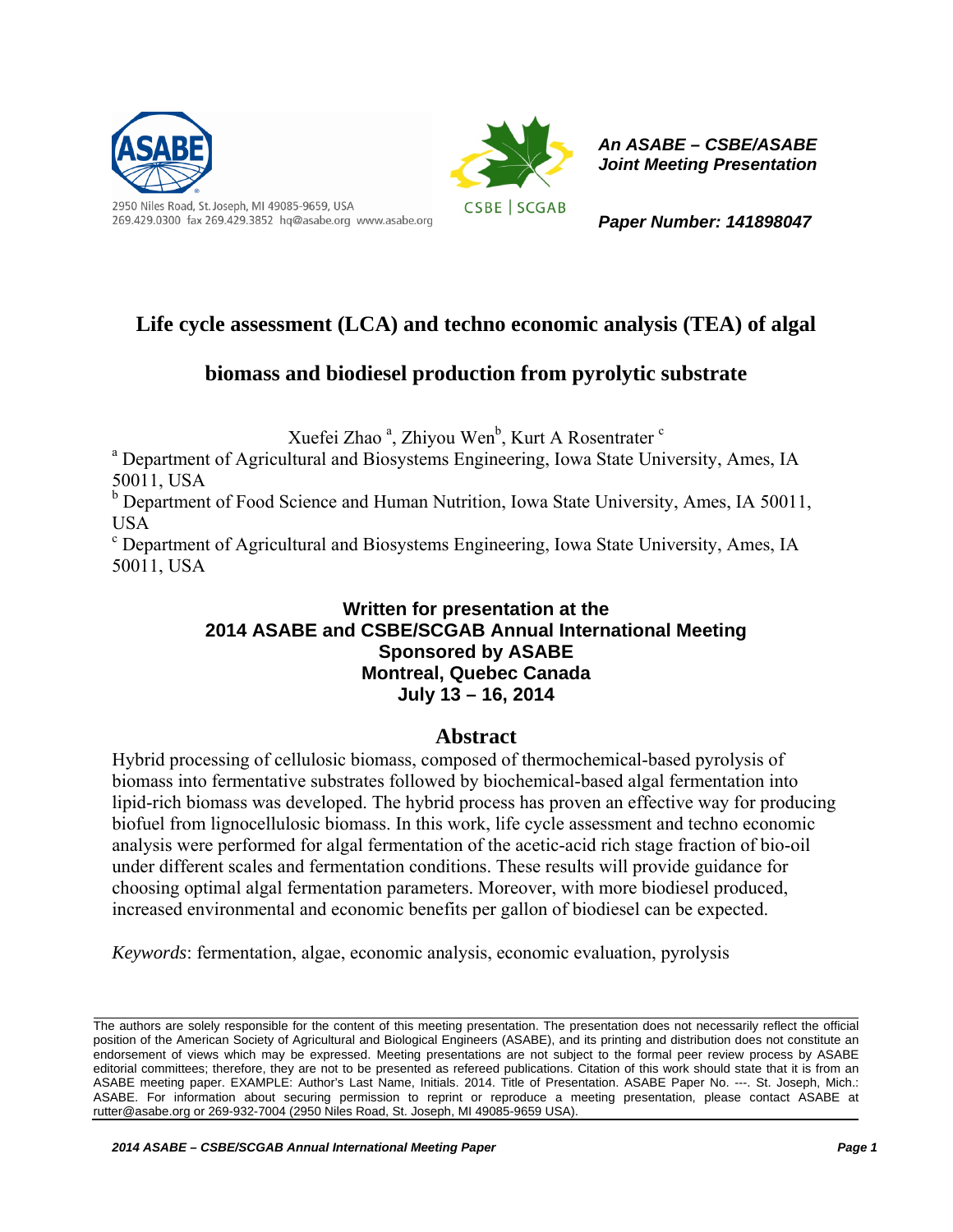## **INTRODUCTION**

Lignocellulosic biomass is a scalable non-food substrate for biodiesel production [Kim *et al*., 2013; Brown *et al*., 2013]. Recently, hybrid processing of cellulosic biomass, composed of thermochemical-based pyrolysis of biomass into fermentative substrates followed by biochemical-based algal fermentation into lipid-rich biomass was developed [Jarboe *et al.,* 2011]. Hybrid processes focus on fast pyrolysis – fermentation to produce alcohols, lipids and other chemicals [Jarboe *et al.,* 2011; Yi *et al.,* 2012; Zhao *et al.,* 2013; Layton *et al.,* 2011; Lian *et al.,* 2012; Lian *et al.,* 2013]. These processes have many advantages, such as flexible feedstock, utilization of both carbohydrate and lignin, yields densified biomass (bio-oil) for easy transportation and storage, and does not require enzymes to produce sugars. However, the main challenge for fermentation of products of thermochemical processing is the inhibition of many contaminants containing pyrolytic substrates or syngas [Xiu *et al.,* 2012; Jarboe *et al.,* 2011]. Consequently, the complexity hinders the complete identification, detoxification and improvement of those substrates. Some work shows that alkaline treatment is effective for the detoxification of pyrolytic substrates while perfusion can alleviate the accumulation of contaminants in microorganism fermentation, which are helpful for the scaling up of hybrid processing of lignocellulosic biomass [Zhao *et al.,* 2013].

Fast pyrolysis, one kind of pyrolysis, is able to produce bio-oil with higher quality and comparatively higher oil yield than other processes through a rapid thermal decomposition of biomass in the absence of oxygen [Goyal *et al*., 2008]. Bio-oil, the liquid product of fast pyrolysis, can be used to produce drop-in fuel directly via upgrading and refinery [Mortensen *et al.,* 2011]. In addition, bio-oil can provide various substrates for microorganism fermentations to get bioethanol or other value-added products, like succinic acid and lipid [Jarboe *et al.,* 2011; Yi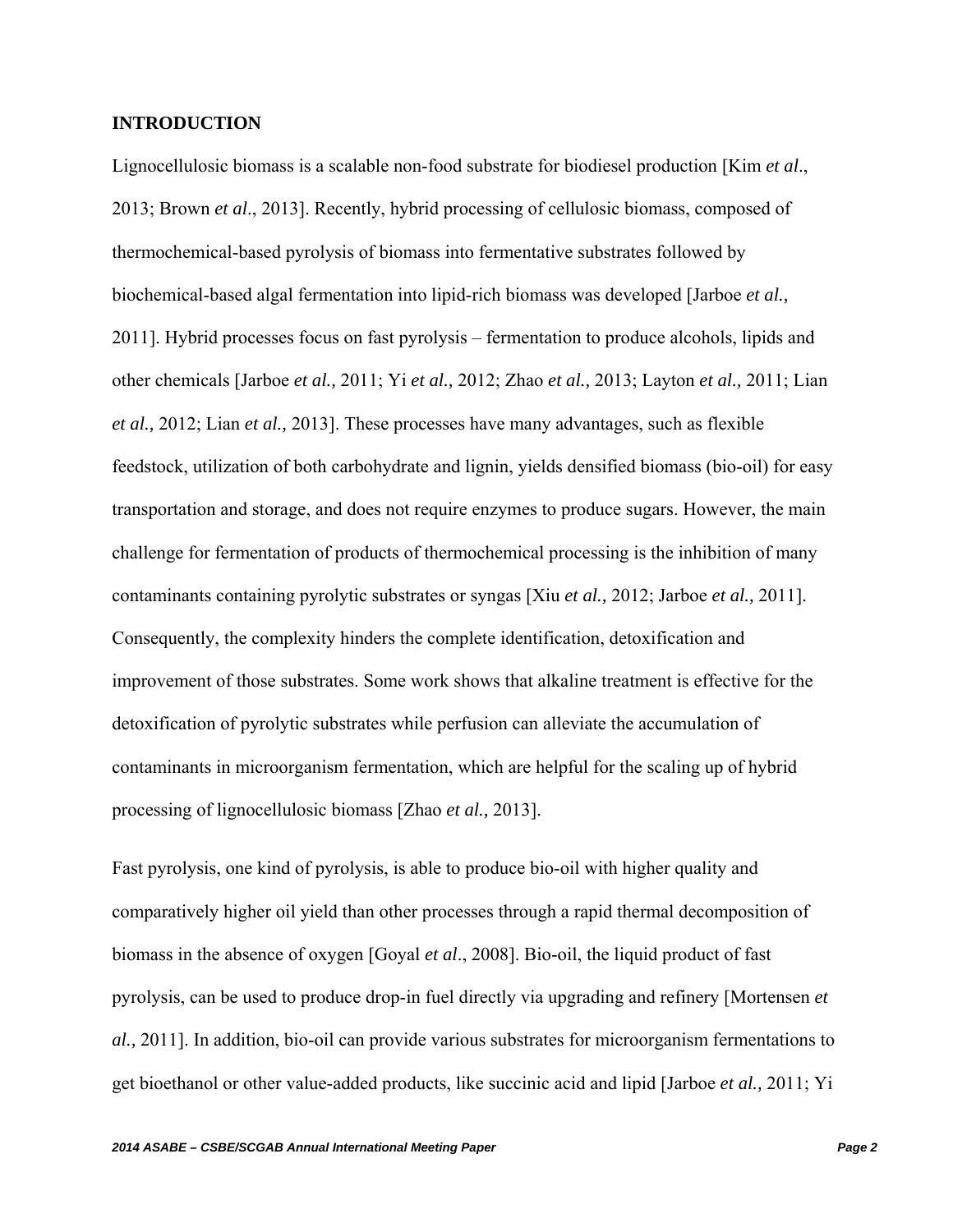*et al.,* 2012; Zhao *et al.,* 2013; Layton *et al.,* 2011; Lian *et al.,* 2012; Lian *et al.,* 2013]. However, high inhibition on fermentation, high water content, high viscosity, high ash content, high oxygen content and high corrosiveness, are the main barriers for bio-oil application [Xiu *et al.,*  2012; Jarboe *et al.,* 2011].

To effectively utilize raw bio-oil, a unique pyrolysis-product fractionating system was developed at Iowa State University [Pollard *et al.*, 2012]. Fluidized with nitrogen at 500 °C in this system, raw bio-oil was separated into five stage fractions (SFs) with distinct chemical and physical properties. Stage fraction #1 (SF1) and stage fraction #2 (SF2) contain 3% to 5% levoglucosan, the anhydrosugar of glucose and substrate for bioethanol production. Other stage fractions contain notable acetic acid, which can be utilized by microalgae to produce lipids. The microalgae *Chlamydomonas reinhardtiias*, with the capability of heterotrophic growth on acetate [Chen et al., 1994; Chen et al., 1996] seems promising to utilize acetic acid- rich Stage Fraction #5 (SF5). Another advantage for this strain is that enhanced lipid content of *C. reinhardtiias* has been achieved by genetically modification [Li *et al.,* 2010; Work *et al.,* 2010].

However, due to its complexity, SF5 has a significant inhibition on the growth performance of *C. reinhardtiias*. As a result, when *C. reinhardtiias* is cultured in Tris-Phosphate (TAP) medium, only 0.05 wt% or less of SF5 can be added and higher concentration of SF5 will eliminate any growth of this strain [Yi *et al.,* 2012]. Nevertheless, more than 4.00% of SF5 treated via over liming can be fermented by *C. reinhardtiias*, with no pure acetic acid added [Zhao *et al.,* 2013]. To further improve the fermentability of SF5, perfusion design is needed for fermenters. The advantages of perfusion operation design in substrates detoxification, biomass productivity and bio-product yield have been investigated previously [Wen *et al,* 2001; Wen *et al,* 2002a; Wen *et al,* 2002b; Wen *et al,* 2003]. In this work, perfusion for contaminants, common continuous and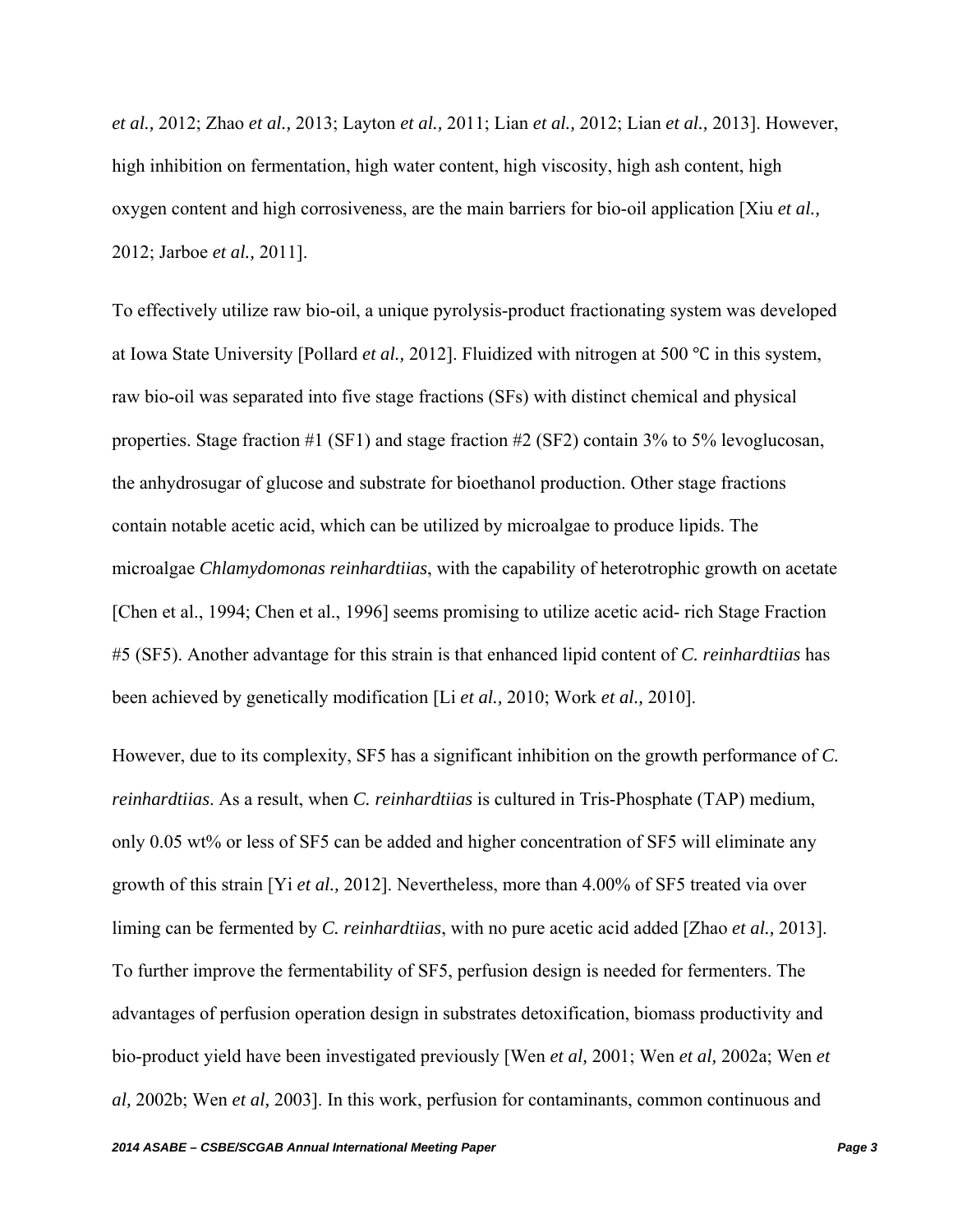perfusion – bleeding fermenters were compared via life cycle assessment (LCA) and techno economic analysis to get more knowledge for future commercialized fast pyrolysis –algal fermentation of lignocellulosic biomass.

#### **DESIGN BASIS**

#### **Plant size**

In the present work, the size of the SF5 fermenter is 2,000 cubic meters, or 528,344 gallons, for small scale design, 20,000 cubic meters for intermediate scale design and 200,000 cubic meters for large scale design.

## **Differences of three fermenters**

Figure 1 shows examples of perfusion, continuous and perfusion – bleeding fermentation procedures. Perfusion fermentation system adds a retention device to common continuous culture system to separate algal cells and cell - free medium [Wen *et al,* 2002a]. The biomass was returned to fermenter and spent contaminants – concentrated medium would be removed from the fermenter and sent to a wastewater treatment system. The flow rate was termed the perfusion rate. Perfusion fermentation can help the cells to adapt to medium with high concentrations of inhibitors; however, it will decrease the biomass productivity and continuous algae harvest cannot be carried out in this system. Perfusion – bleeding adds another retention device to continuously harvest algal cells to perfusion system [Wen *et al,* 2001]. The flow rate during harvest procedure was named the bleeding rate. Perfusion – bleeding system shows higher productivities than other culture systems. Both perfusion and perfusion – bleeding systems need more labors for operation than continuous culture system. The data from literature about the best operation conditions for microalgal fermentation via each of these three systems are listed in table 1.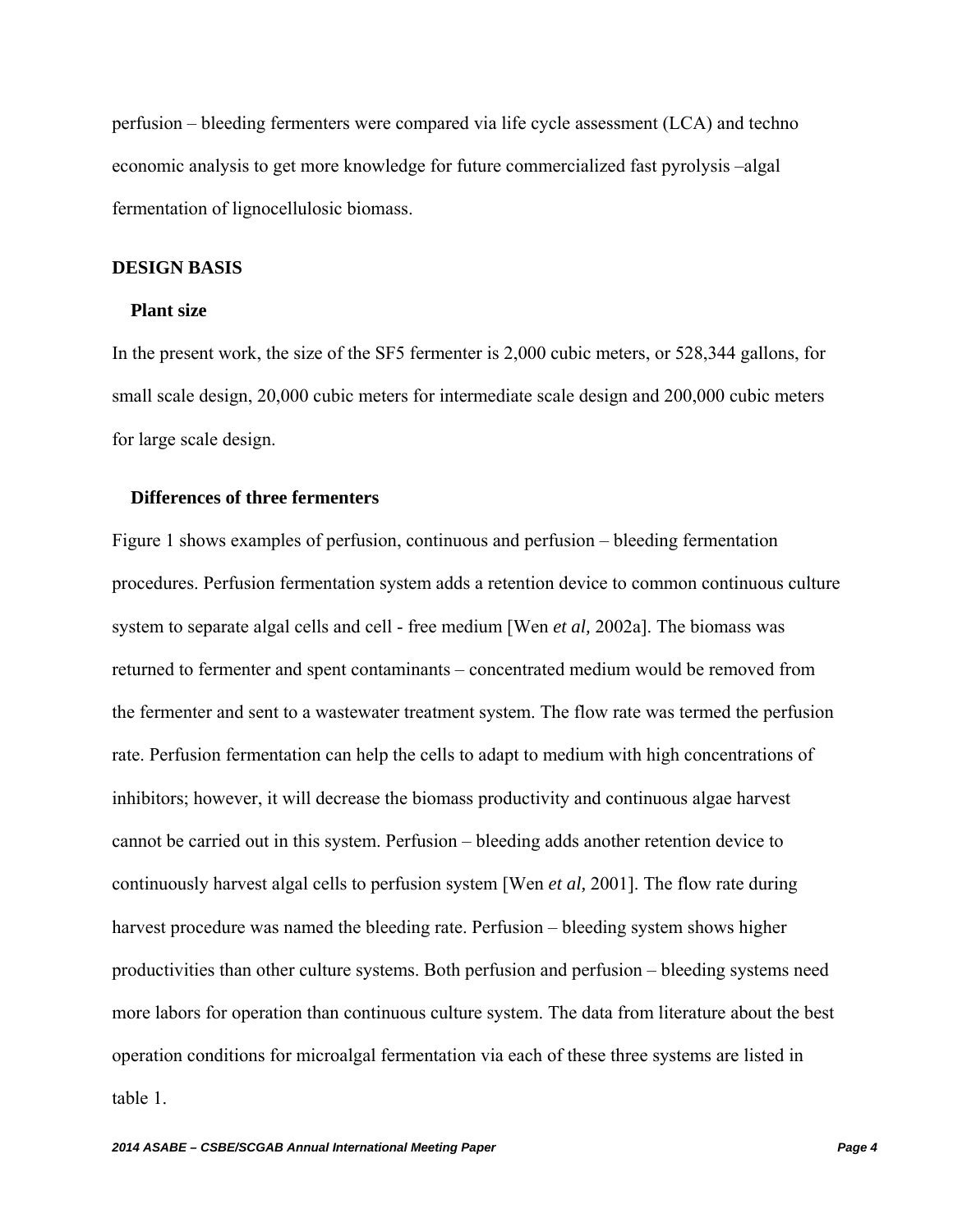### **SF5 concentration and lime usage**

Based on the test of fermentability of treated SF5 in our lab, 5.00% of treated SF5 can be fermented in batch culture, which will supply 4 g/L of acetic acid for the microalgae. Perfusion culture needs higher initial substrate concentration than continuous and perfusion – bleeding culture. As a result, acetic acid and SF5 concentration for three different fermenters were designed as 4, 2, 2 g/L, and 50, 25, 25 g/L, respectively. The quantity of  $Ca(OH)_2$  needed in over-liming treatment was obtained in our lab, which was 1 g per g SF5.

#### **Biodiesel productivity and properties**

The productivity of biomass was based on reference data, 2.09, 2.82 and 6.75  $g*L^{-1}*day^{-1}$  for perfusion, continuous and perfusion – bleeding culture. In previous research on batch culture systems, lipid concentration in this strain was  $\sim$ 10% when cultured with acetic acid provided from treated SF5. The weight loss of biodiesel during cell harvest and oil extraction was made up via oil transesterification. Hence the productivity of biodiesel for each system would be calculated. In this work, the biodiesel productivities for the three systems were calculated as 498, 672 and 1609 kg/day, respectively. The combustion property of biodiesel was investigated with reasonable assumptions in previous work, and was assumed the same as the property of diesel derived from fossil fuels. In this work, the price of biodiesel was set as the same as the commercialized diesel, which was 3.88 \$/gallon.

### Equipment, energy,  $CO<sub>2</sub>$  emissions and water recycle rate

This work was not aiming to do a complete TEA and LCA analysis for the whole procedure of hybrid processing, but instead to compare the three different fermentation systems via economic and environmental impacts. Therefore, the analysis focused on the equipment for the three systems. Equipment related to this work is listed in Appendix A. The energy used in this plant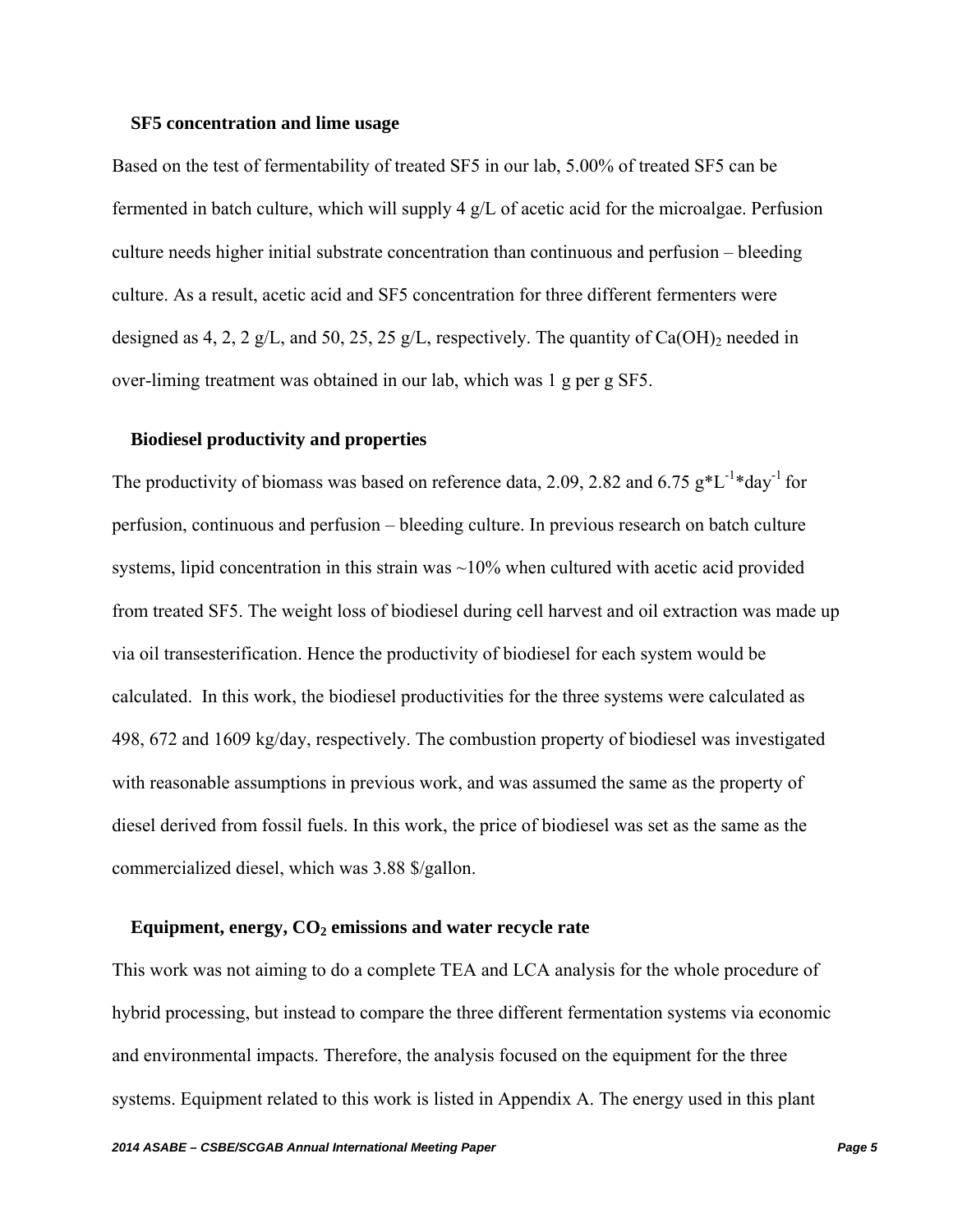was assumed to be obtained from solar thermal energy. Also, the  $CO<sub>2</sub>$  produced in the fermentation was assumed to be absorbed by cells. Therefore there was no  $CO<sub>2</sub>$  emissions in this analysis. The water recycle rate was set as 90% for all of the systems.

### **Flow chart, boundaries and functional units**

Figure 2 shows the flow chart for the fermentation systems. For the perfusion system, total flow rate F equals perfusion flow rate F1. For the common continuous culture system, total flow rate equals bleeding flow rate F2. For the perfusion – bleeding system, total flow rate equals the sum of F1 and F2. The dash line shows the boundary of the analysis in this work. The functional unit chosen in this work is one gallon of biodiesel.

#### **RESULT AND DISCUSSION**

#### **TEA Results**

#### **Total costs comparisons**

Figures 3-7 show the TEA and LCA results. Detailed calculation procedures and assumptions are listed in the Appendixes. Figure 3a) shows the annual total costs for the three systems with different scales. For each of the three systems, annual total costs increased with the increase of scale. For each scale, the total costs show same order: continuous < perfusion < perfusion – bleeding system. Figure 3b) shows the total costs per gallon of biodiesel for the three systems with different scales. For each of the three systems, total costs per gallon of biodiesel decreased with the increase of scale. For each size, the total costs per gallon biodiesel shows same order, perfusion – bleeding system < continuous < perfusion. With the increase of scale, the differences of total costs per function unit among the three systems become smaller. Scale efficiency can be found with these three systems and perfusion – bleeding system has the least total costs per function units.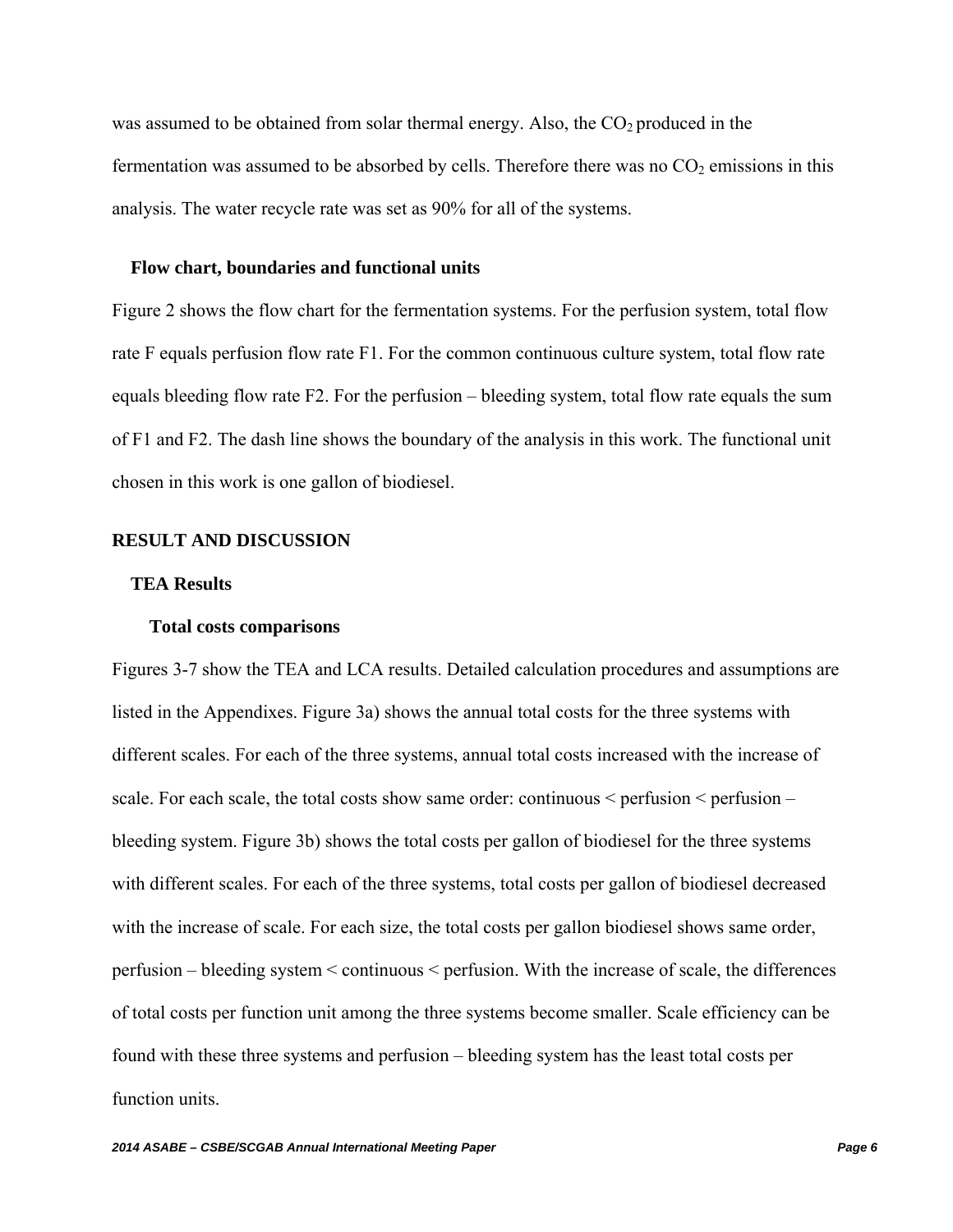#### **Profit comparisons**

Figure 4a) and Figure 4b) show the total profits and profits per gallon of biodiesel for the three systems with different scales. For all of these three systems, with larger scale, profits and profits per function unit increase. For all of the three scales, the profits and profits per functional unit show the same order, perfusion < continuous < perfusion – bleeding system. With an increase of scale, the differences of profits per functional unit among the three systems become smaller. Perfusion – bleeding is most profitable among these three systems.

### **LCA Results**

### **Energy consumption comparisons**

Figure 5a) shows the annual energy consumption for the three systems with different scales. For each of the three systems, annual energy consumption increased with the increase of scale. For each scale, the energy consumption shows the same order, perfusion < continuous < perfusion – bleeding system. Figure 5b) shows the energy consumption per gallon of biodiesel for the three systems with different scales. For each of the three systems, energy consumption per gallon of biodiesel decreased with an increase of scale. For each size, the energy consumption per gallon of biodiesel shows the same order, perfusion – bleeding system < continuous < perfusion. With an increase of scale, the differences of energy consumption per functional unit among the three systems become smaller. Scale efficiency can be seen and the perfusion - bleeding system has the least energy consumption per functional unit.

### **Net energy production comparisons**

Figure 6a) and Figure 6b) show the net energy production and net energy production per gallon of biodiesel for the three systems with different scales. For all of these three systems, with larger scale, net energy production and net energy production per gallon of biodiesel increase. For all of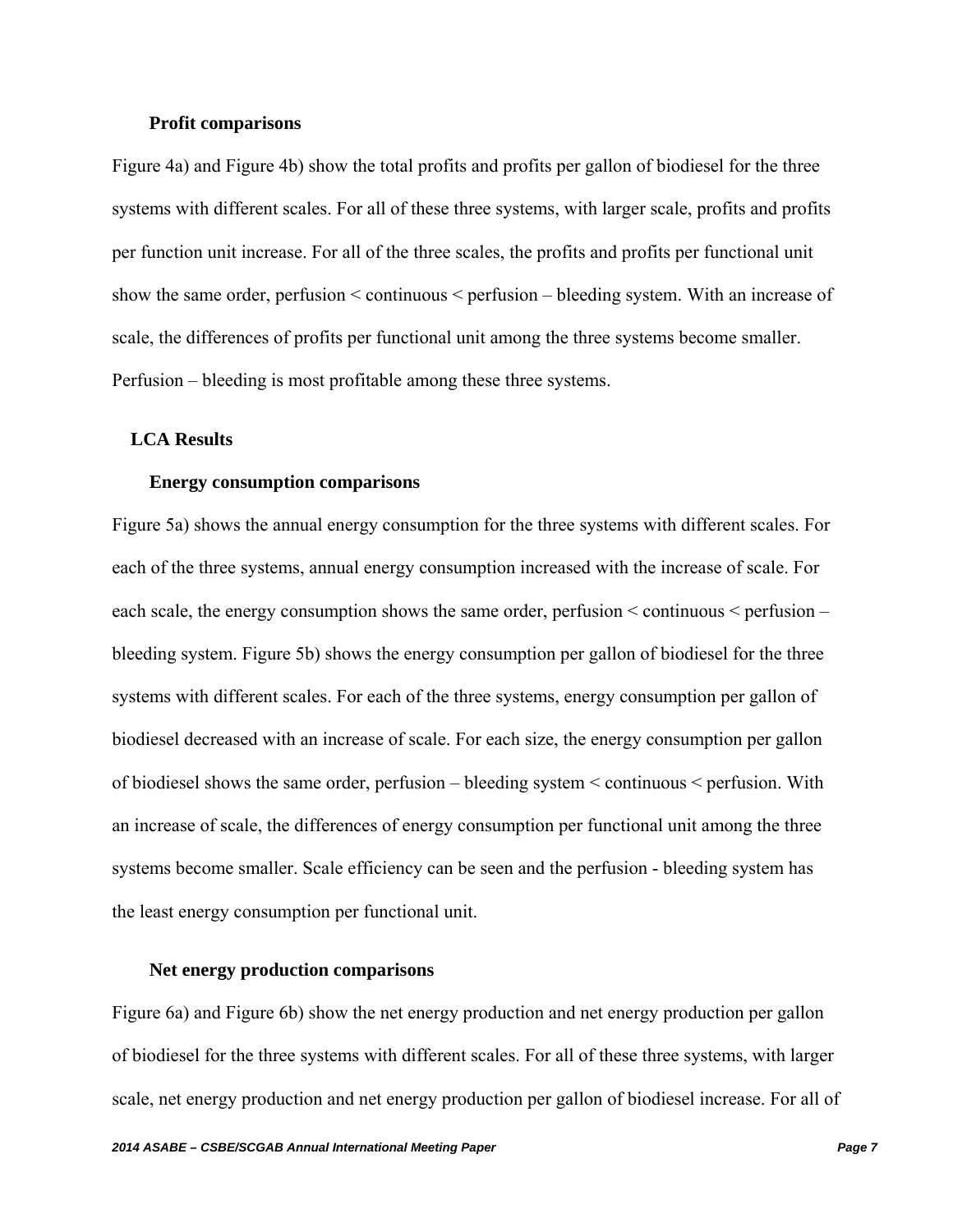the three scales, the net energy production and net energy production per functional unit show the same order, perfusion < continuous < perfusion – bleeding system. With the increase of scale, the differences in net energy per functional unit among the three systems become smaller. Perfusion – bleeding produces the most net energy among these three systems.

#### **Water usage comparisons**

Figure 7a) shows the annual water usage for the three systems with different scales. For each of the three systems, annual water usage increases with the increase of the plant scale. For each scale, the water usage shows same order, perfusion < continuous < perfusion – bleeding system. Figure 7b) shows the water usage per gallon of biodiesel for the three systems with different scales. For each of the three systems, water usage per gallon of biodiesel does not increase with the increase of the plant scale. For each size, the water usage per gallon biodiesel shows same order, perfusion <perfusion – bleeding system < continuous. Scale efficiency could not be found and perfusion system had the least energy consumption per function unit.

## **CONCLUSIONS**

Scale efficiency can be found both for TEA and LCA results, except for water usage. Perfusion system had the least water usage per functional unit, while perfusion – bleeding system had the lowest total costs per functional unit, highest profits per functional unit, lowest energy consumption per functional unit, and highest net energy production per functional unit. In conclusion, the perfusion - bleeding system had the advantage over other two systems but needs a higher water recycle rate.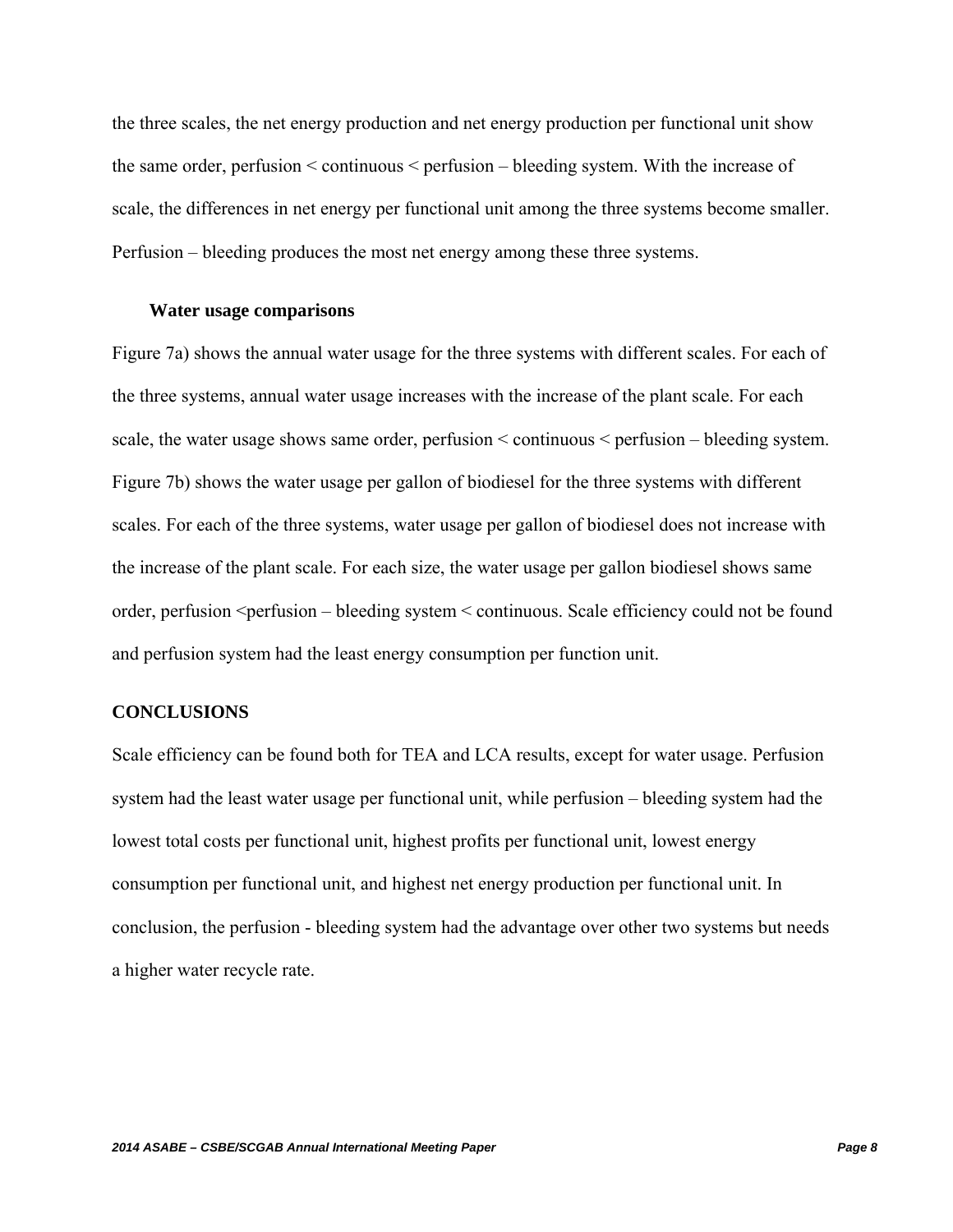## **ACKNOWLEDGEMENTS**

The authors gratefully acknowledge NSF Iowa ESPCoR, NSF Energy for Sustainability (CBET-1133319), Iowa Energy Center (#12-06), and Iowa State University Bailey Award for financial support of this project.

| Table 1 Comparison of the parameters obtained by different culture methods [Wen et al, 2003] |                        |                                              |                            |                                                          |  |  |
|----------------------------------------------------------------------------------------------|------------------------|----------------------------------------------|----------------------------|----------------------------------------------------------|--|--|
| Category                                                                                     | Unit                   | perfusion                                    | Continuous                 | Perfusion-bleeding                                       |  |  |
| Max. biomass productivity                                                                    | $g^*L^{-1} * day^{-1}$ | 2.09                                         | 2.82                       | 6.75                                                     |  |  |
| <b>Biodiesel productivity</b>                                                                | $g^*L^{-1} * day^{-1}$ | 0.25                                         | 0.34                       | 0.80                                                     |  |  |
| Dilution rate                                                                                | $day^{-1}$             | 0.27                                         | 0.6                        | $1.27*$                                                  |  |  |
| Substrate assimilation efficiency                                                            | %                      | 78.5                                         | 50                         | 82.5                                                     |  |  |
| Feed substrate concentration                                                                 | $g^*L^{-1}$            | 4                                            | 2                          | 2                                                        |  |  |
| Advantage                                                                                    |                        | Alleviating<br>metabolites<br>inhibition     | Continuous<br>cell-harvest | Continuous cell-harvest<br>and alleviating<br>inhibition |  |  |
| Disadvantage<br>$\overline{a}$                                                               |                        | Continuous cell-<br>harvest not<br>available | Metabolites<br>inhibition  | Complex in operation                                     |  |  |

\*perfusion rate is  $0.6$  day<sup>-1</sup> and bleeding rate is 0.67 day<sup>-1</sup>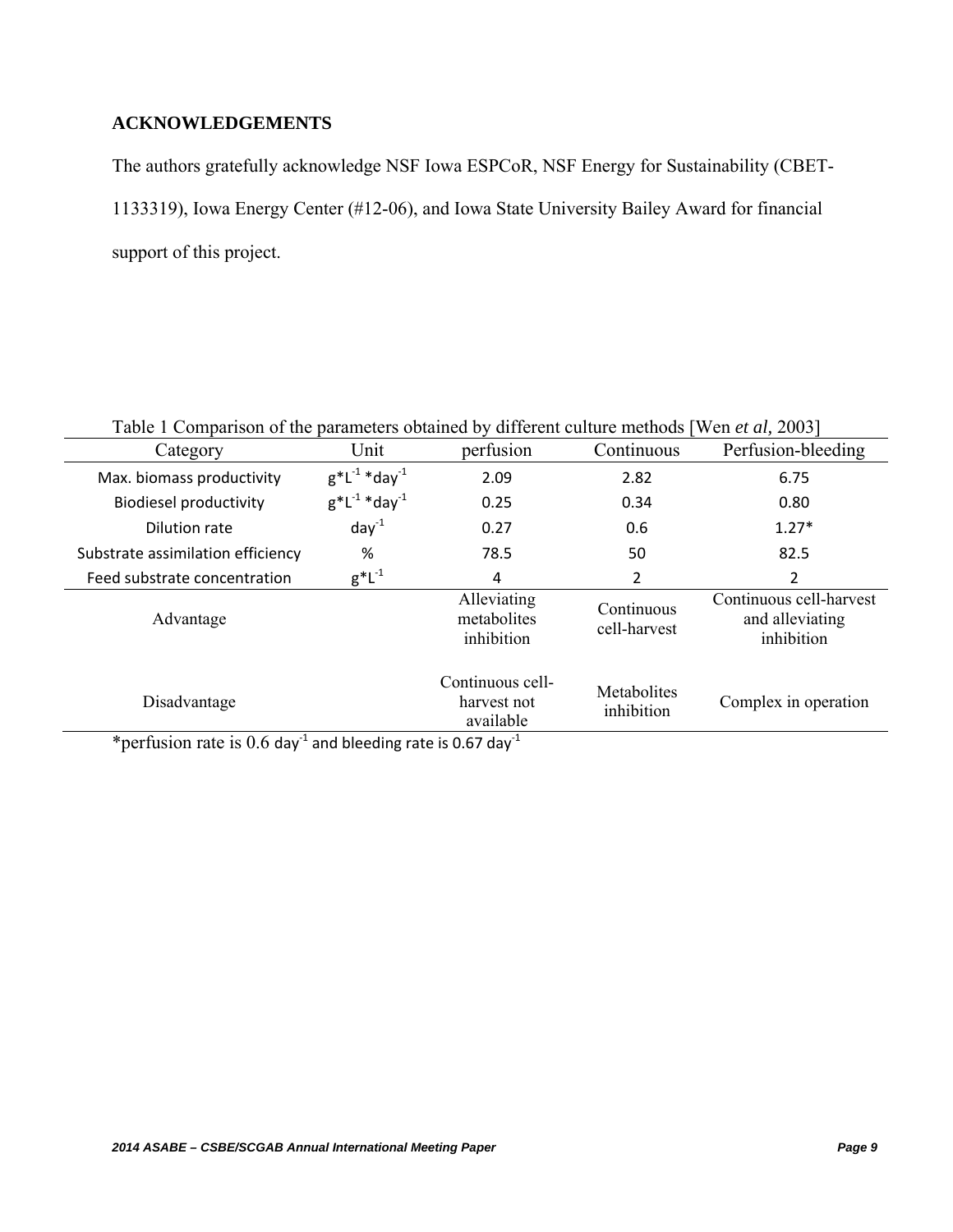

**Figure 1**. Sketches for perfusion, continuous and perfusion – bleeding systems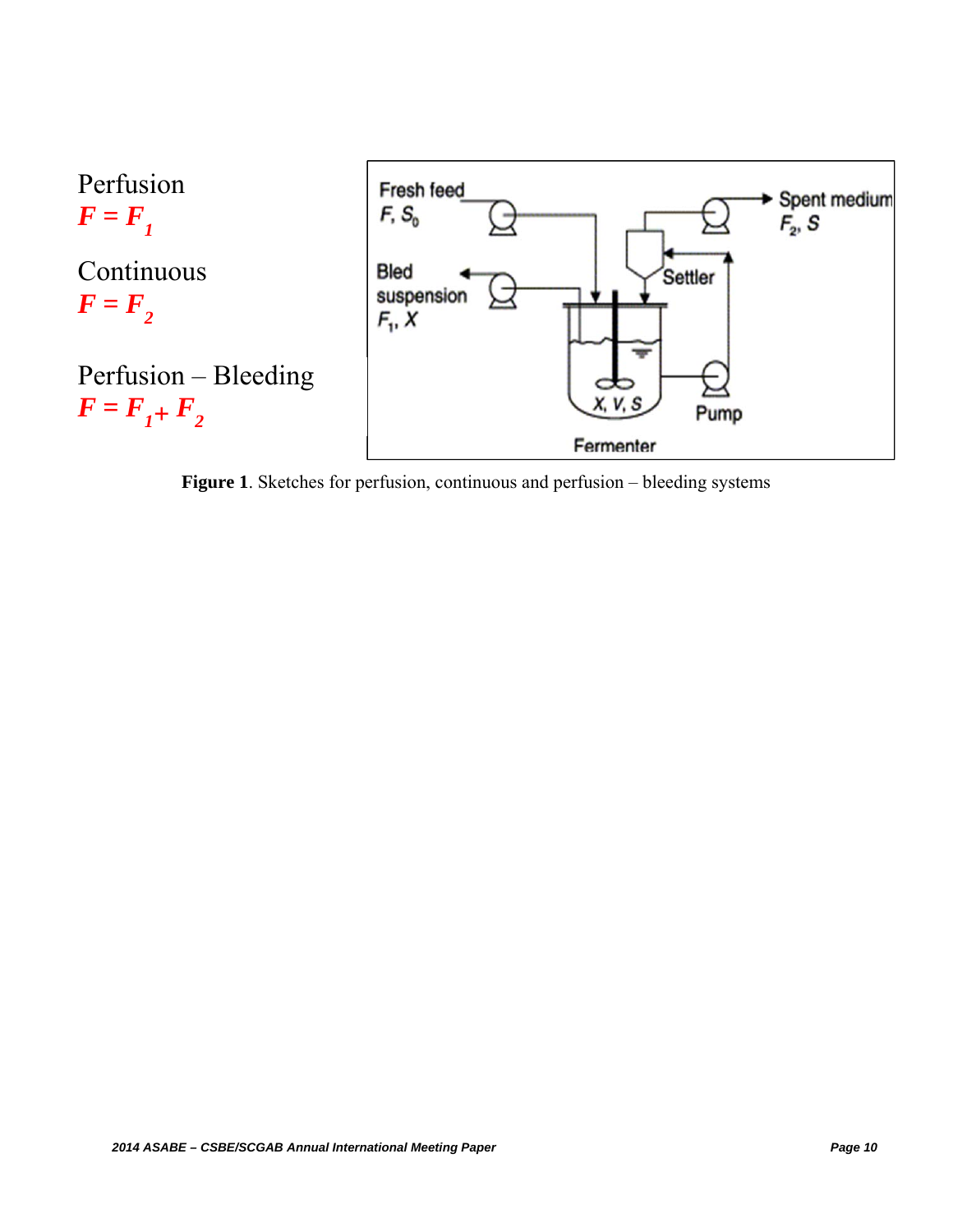



**Figure 2**. Flow chart for the fermentation systems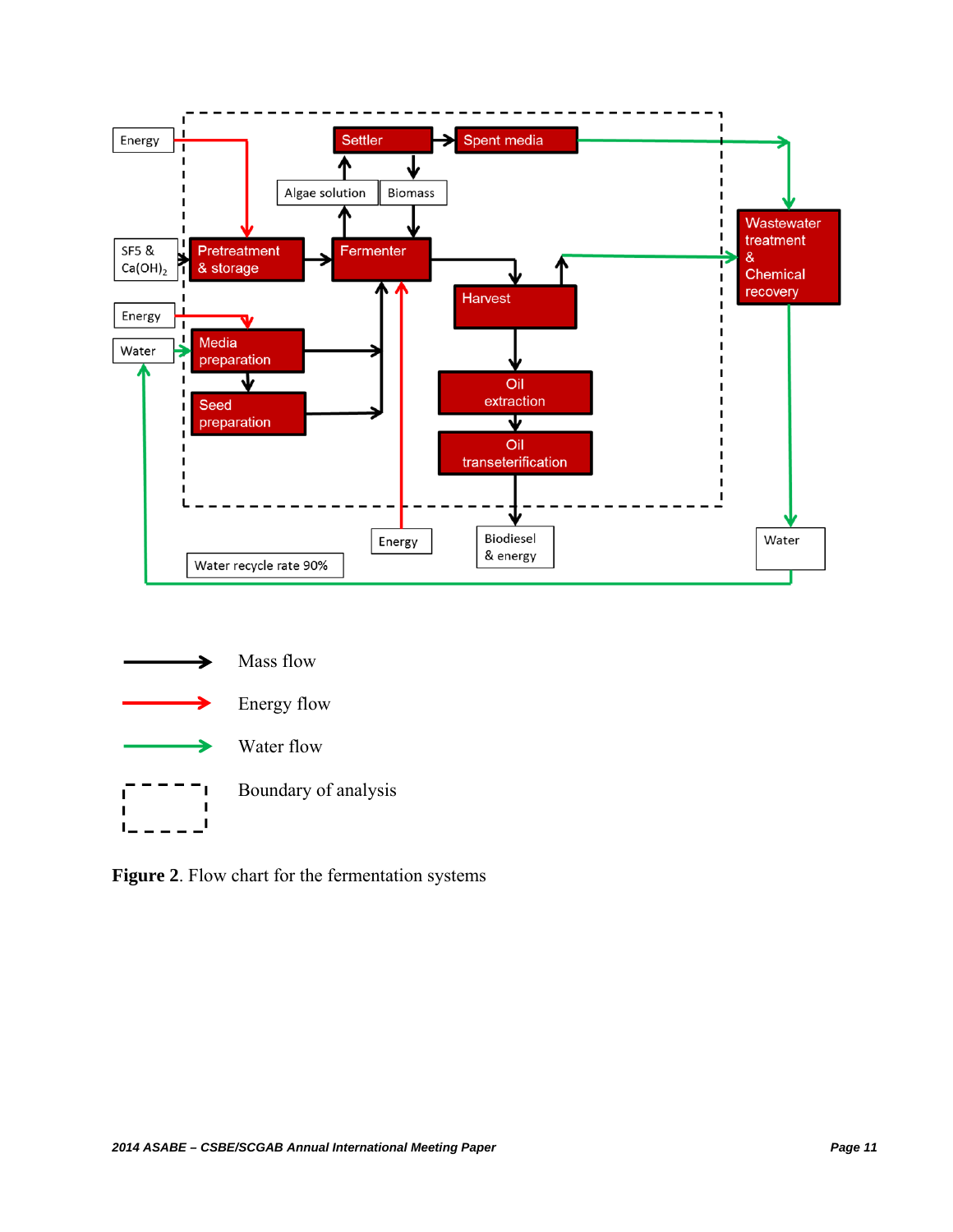

Figure 3. Total costs analysis for three systems with different scales. a) annual total costs comparison b) the total costs per gallon of biodiesel comparison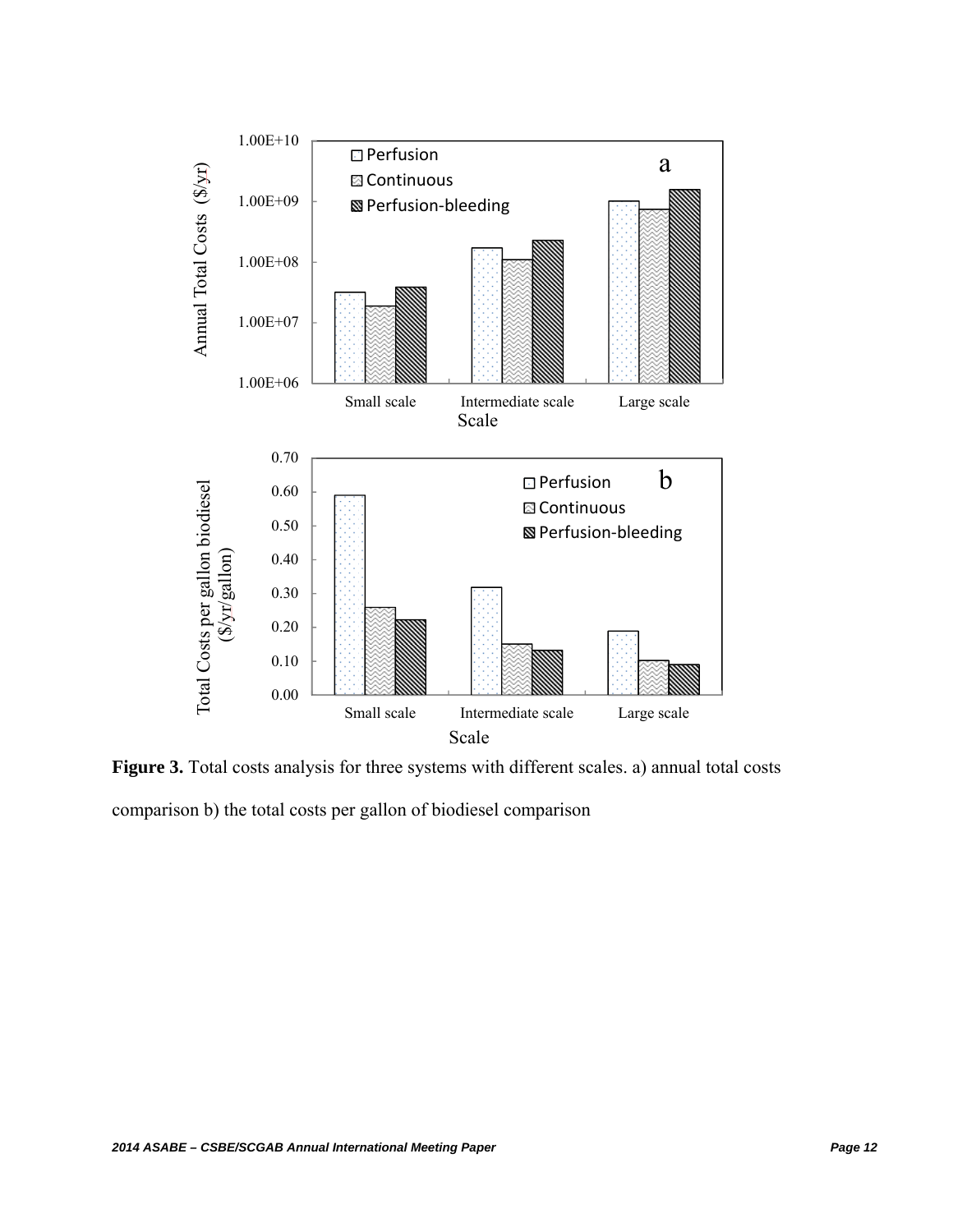

**Figure 4.** Profits analysis for three systems with different scales.a) annual profits comparison

b) profits per gallon of biodiesel comparison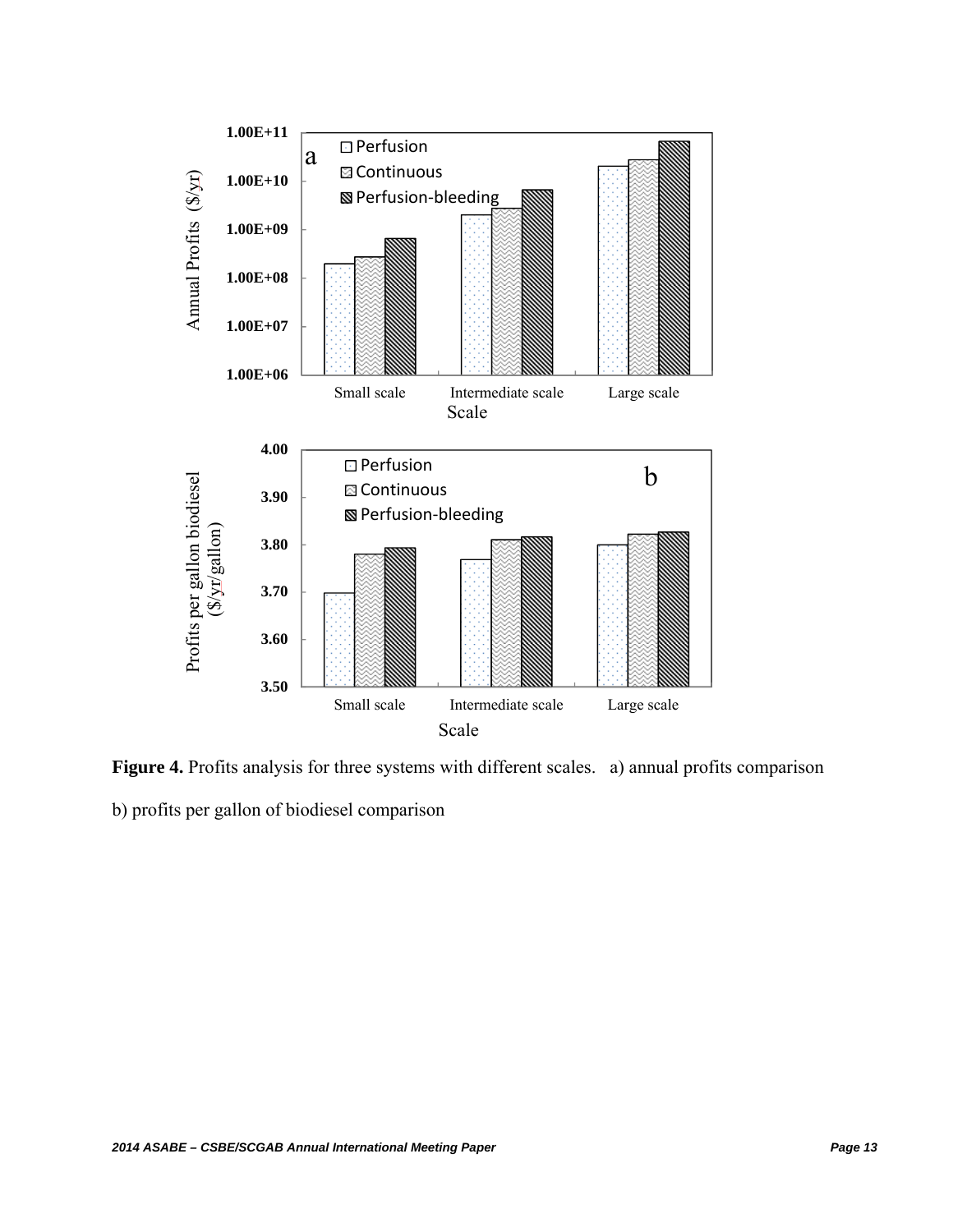

Figure 5. Energy consumption for three systems with different scales. a) annual total energy consumption comparison b) energy consumption per gallon of biodiesel comparison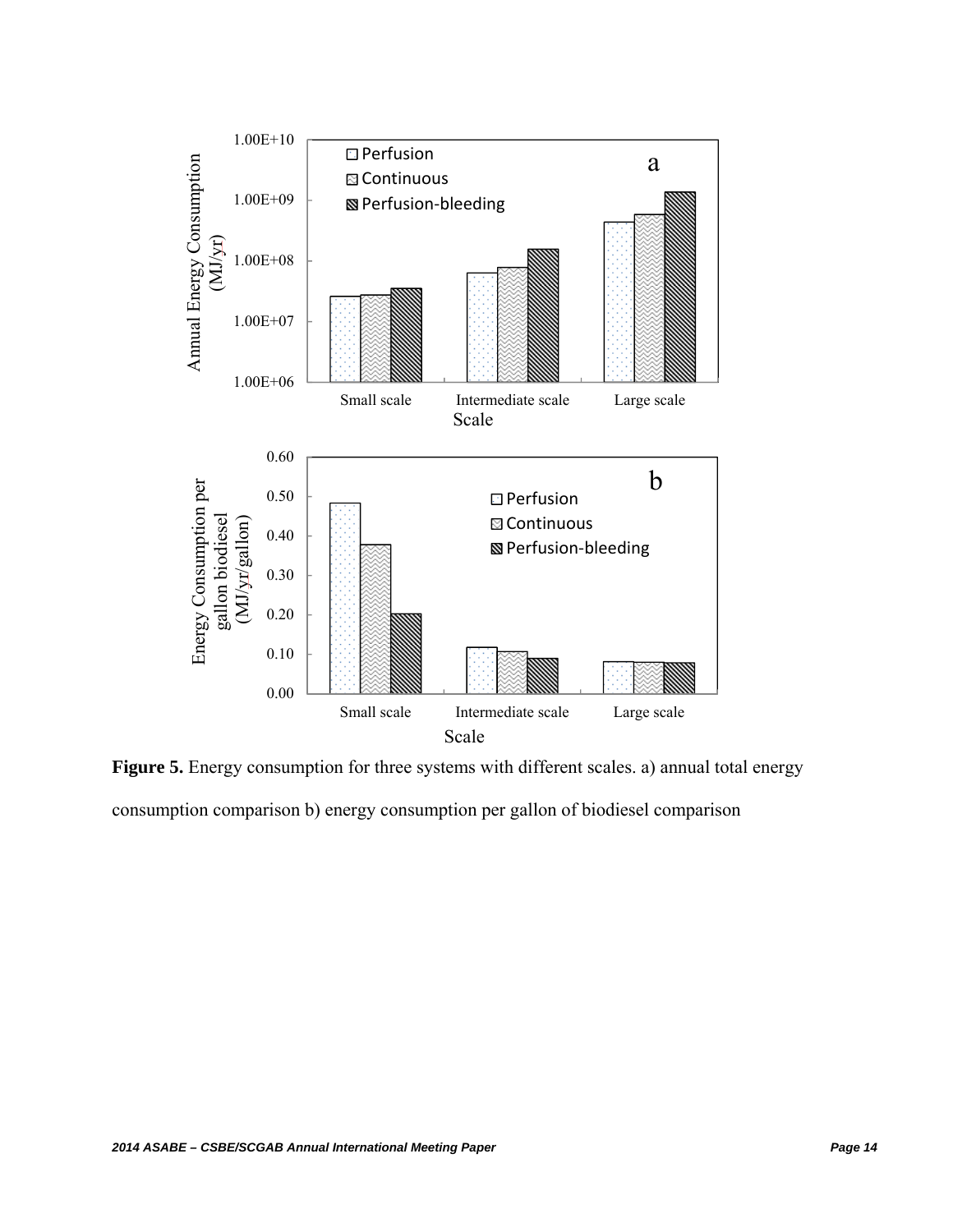

Figure 6. Net energy production analysis for three systems with different scales. a) annual net energy production comparison b) net energy production per gallon of biodiesel comparison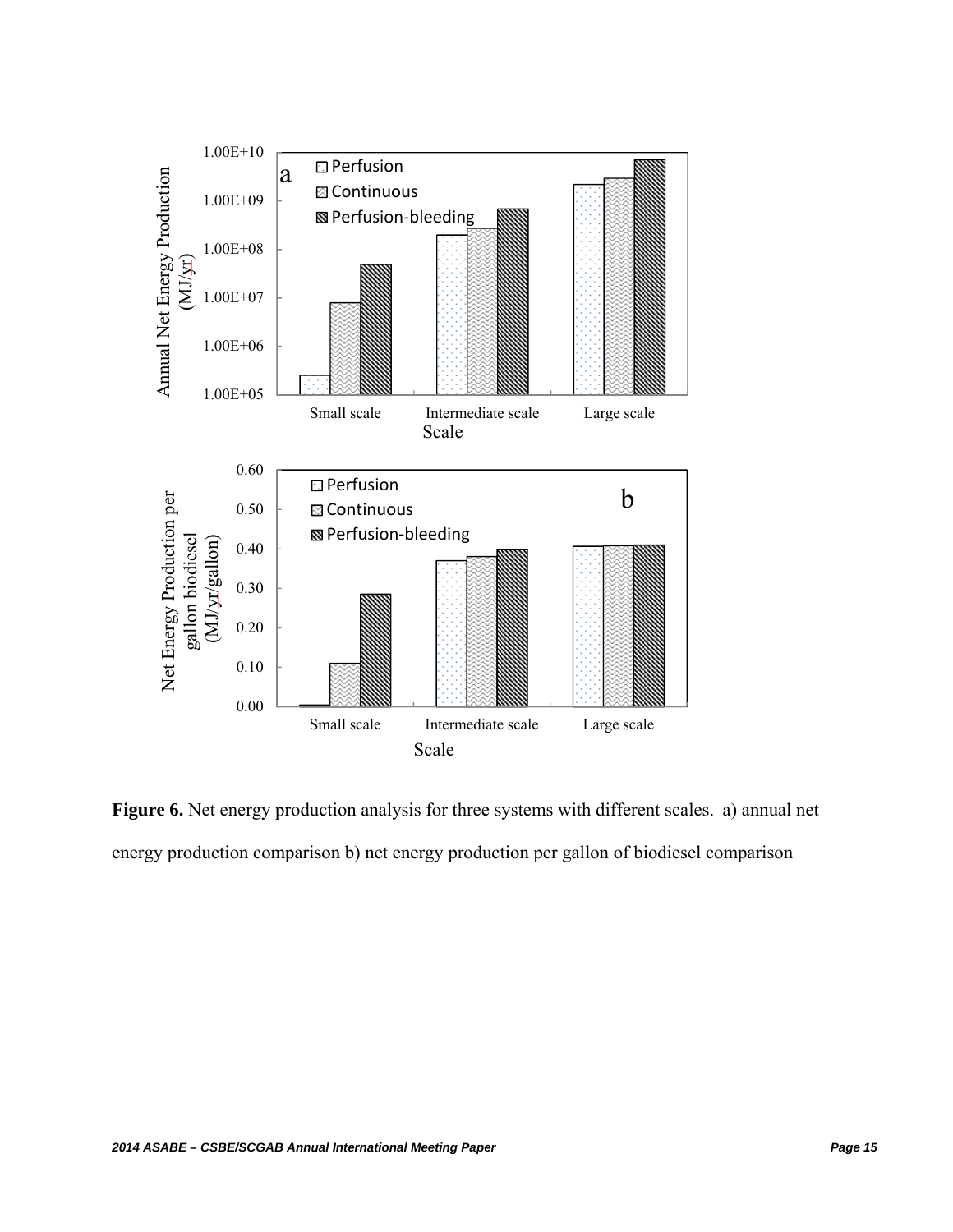

Figure 7. Water usage analysis for three systems with different scales. a) annual water usage comparison b) water usage per gallon of biodiesel comparison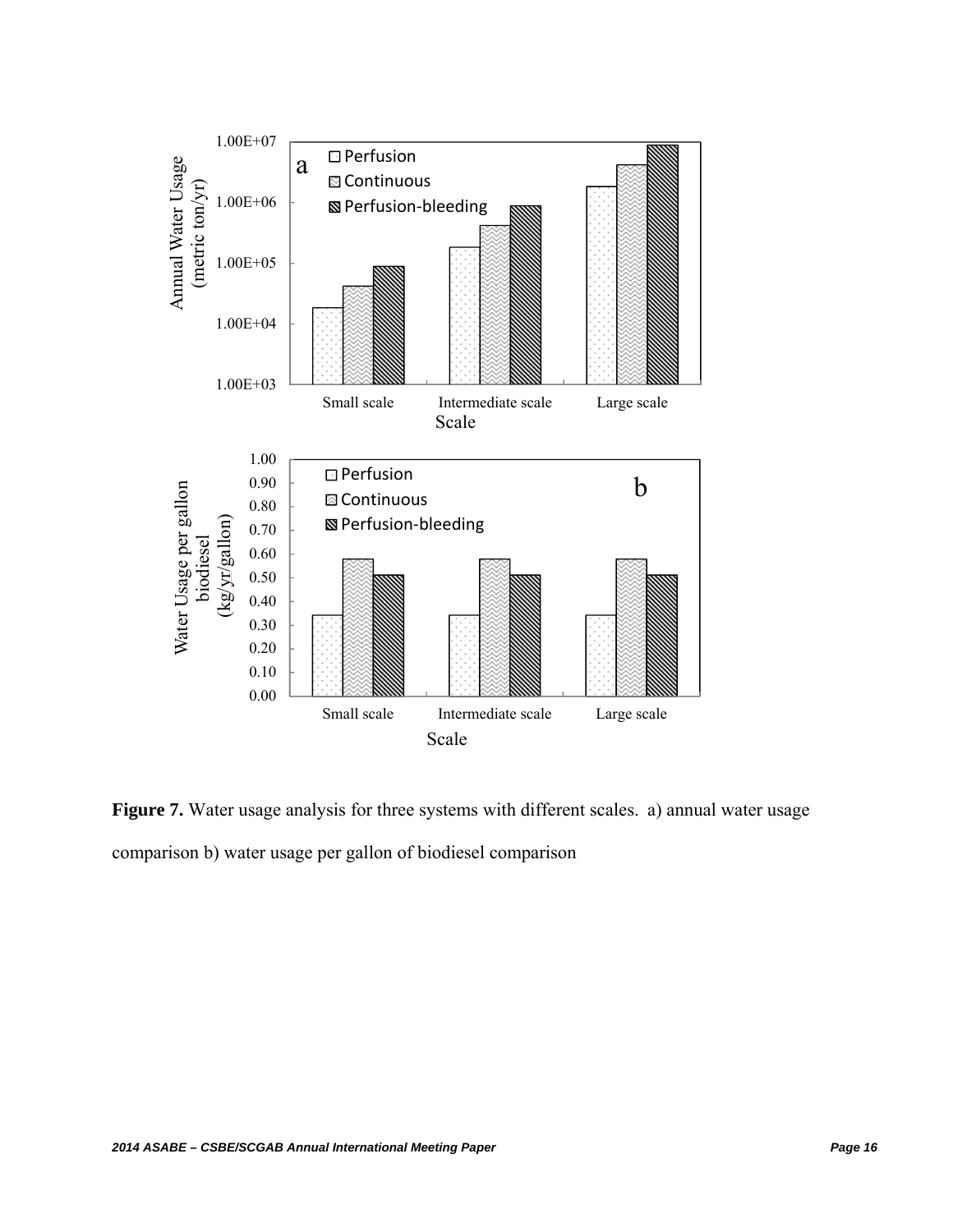# **APPENDIX A. Equipment list**

| <b>Equipment List</b>                     |                                            |               |                                         |           |                 |                       |                 |
|-------------------------------------------|--------------------------------------------|---------------|-----------------------------------------|-----------|-----------------|-----------------------|-----------------|
| <b>Section</b>                            | <b>EQUIPMENT TITLE</b>                     | <b>VENDOR</b> | <b>DESCRIPTION</b>                      | <b>HP</b> | <b>MATERIAL</b> | <b>Number</b><br>regd | \$              |
| Pretreatment                              | In-line Mixer                              | <b>KOMAX</b>  | Kynar Lined - 600 gpm H2O - 5 gpm acid  |           | SS304           | 1                     | 6,000           |
|                                           | Agitator                                   | Andritz       | Side-mounted, 3 x 75 hp. (170 kW)       | 170 kW    | 316LSS          | 1                     | <b>INCLUDED</b> |
| <b>Media</b><br>preparation               | In-line Mixer                              | <b>KOMAX</b>  | Kynar Lined - 600 gpm H2O - 5 gpm acid  |           | SS304           | 1                     | 6,000           |
|                                           | Agitator                                   | Andritz       | Side-mounted, 3 x 75 hp. (170 kW)       | 170 kW    | 316LSS          | $\mathbf{1}$          | <b>INCLUDED</b> |
| Seed                                      | Seed Fermentor                             | Mueller       | 80,000 gal, 1 atm, 28 °C, Internal coil |           | SS316           | 3                     | 400,500         |
| preparation                               | Agitator                                   | Lotus         |                                         | 30 hp     | SS304           | $\mathbf{1}$          | 52,500          |
| <b>Acetic acid</b><br><b>Fermentation</b> | <b>Ethanol Fermentor</b>                   | Mueller       | 1,000,000 gallon ea.                    |           | 304SS           | $\overline{2}$        | 844,000         |
|                                           | Agitator                                   | Lotus         |                                         | 30 hp     | SS304           | 1                     | 52,500          |
|                                           | Solid-Liquid<br>Separator for<br>perfusion | Larox         |                                         |           |                 |                       | 35,000,000      |
|                                           | pump for SF5                               | ADI           | 2500 gpm submersible rail mounted       | 50 hp     | <b>CS</b>       |                       | 231,488         |
|                                           | pump for media                             | ADI           | 2500 gpm submersible rail mounted       | 50 hp     | CS              |                       | 231,488         |
|                                           | pump for seed                              | ADI           | 2500 gpm submersible rail mounted       | 50 hp     | <b>CS</b>       |                       | 231,488         |
| <b>Harvest</b>                            | Solid-Liquid<br>Separator for Harvest      | Larox         |                                         |           |                 |                       | 35,000,000      |
|                                           | In-line Mixer                              | <b>KOMAX</b>  | Kynar Lined - 600 gpm H2O - 5 gpm acid  |           | SS304           | 1                     | 6,000           |
| Oil extraction                            | Agitator                                   | Andritz       | Side-mounted, 3 x 75 hp. (170 kW)       | 170 kW    | 316LSS          | $\mathbf{1}$          | <b>INCLUDED</b> |
|                                           | pump for separator                         | ADI           | 2500 gpm submersible rail mounted       | 50 hp     | <b>CS</b>       |                       | 231,488         |
|                                           | Solid-Liquid<br>Separator for Harvest      | Larox         |                                         |           |                 |                       | 35,000,000      |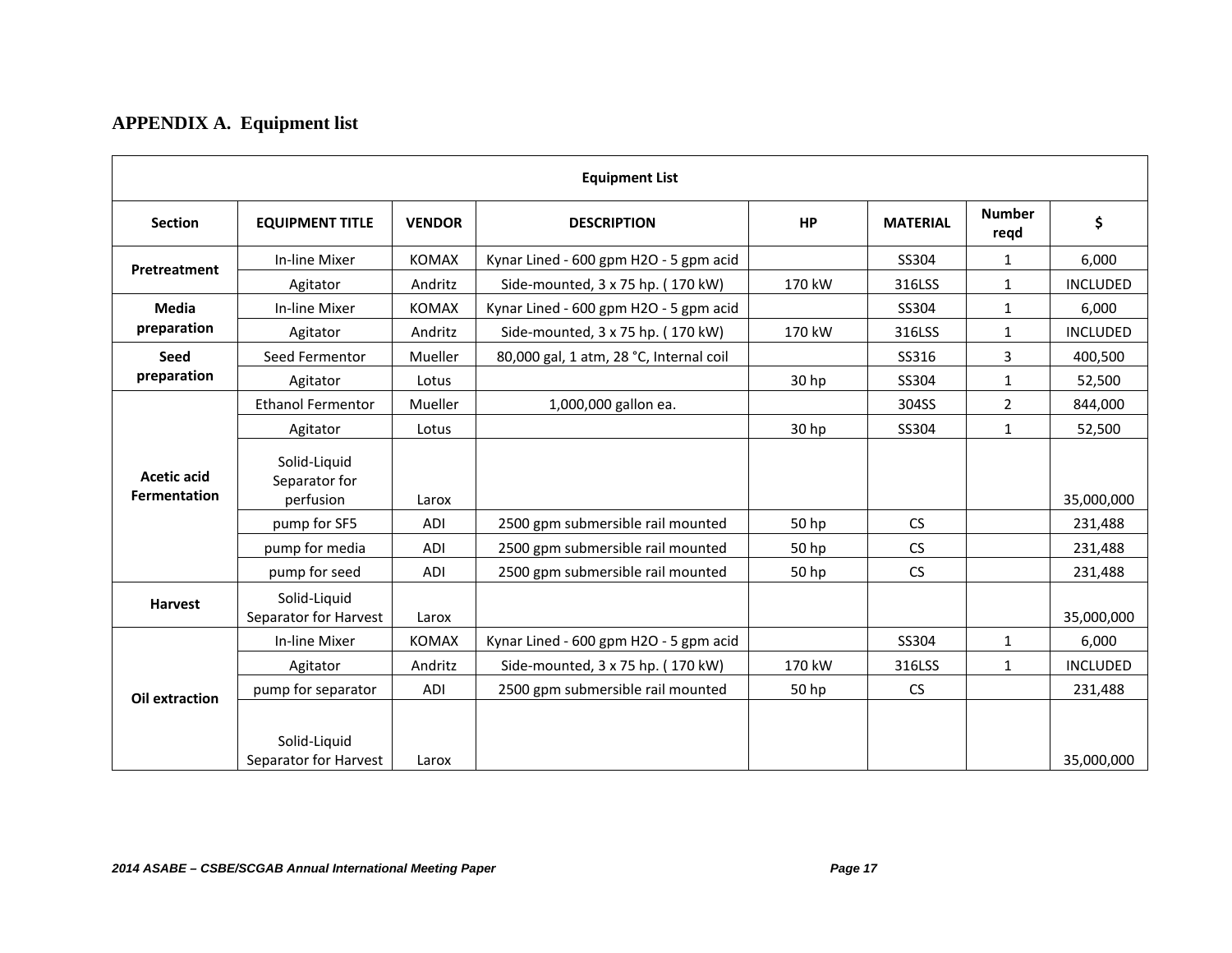## **APPENDIX B-1. TEA calculations**

|             |                                             | Unit                | <b>Perfusion</b> | <b>Continuous</b> | <b>Perfusion bleeding</b> |
|-------------|---------------------------------------------|---------------------|------------------|-------------------|---------------------------|
| Small scale | Annualized total costs                      | $\frac{1}{2}$ /year | 31841777.70      | 18861973.96       | 38709960.47               |
|             | Annualized benefit                          | $\frac{2}{3}$ /year | 231248238.68     | 293880931.73      | 699317029.87              |
|             | Annualized total costs per gallon biodiesel | \$/year/gallon      | 0.59             | 0.26              | 0.22                      |
|             | Annualized total revenues per gallon        |                     |                  |                   |                           |
|             | biodiesel                                   | \$/year/gallon      | 4.29             | 4.04              | 4.02                      |
|             | Annualized "profits"                        | \$/year             | 199406460.99     | 275018957.77      | 660607069.40              |
|             | Annualized "profits" per gallon biodiesel   | \$/year/gallon      | 3.70             | 3.78              | 3.79                      |
| Intermediat | Annualized total costs                      | \$/year             | 171770307.55     | 109934444.64      | 230091591.56              |
| e scale     | Annualized benefit                          | \$/year             | 2203925231.19    | 2882299724.35     | 6876675560.60             |
|             | Annualized total costs per gallon biodiesel | \$/year/gallon      | 0.32             | 0.15              | 0.13                      |
|             | Annualized total revenues per gallon        |                     |                  |                   |                           |
|             | biodiesel                                   | \$/year/gallon      | 4.09             | 3.96              | 3.95                      |
|             | Annualized "profits"                        | $\frac{1}{2}$ /year | 2032154923.65    | 2772365279.70     | 6646583969.05             |
|             | Annualized "profits" per gallon biodiesel   | \$/year/gallon      | 3.77             | 3.81              | 3.82                      |
| Large scale | Annualized total costs                      | $\frac{1}{2}$ /year | 1018288616.41    | 744036307.94      | 1569222504.09             |
|             |                                             |                     | 21507200629.5    |                   |                           |
|             | Annualized benefit                          | $\frac{1}{2}$ /year |                  | 28554557013.59    | 68209973865.74            |
|             | Annualized total costs per gallon biodiesel | \$/year/gallon      | 0.19             | 0.10              | 0.09                      |
|             | Annualized total revenues per gallon        |                     |                  |                   |                           |
|             | biodiesel                                   | \$/year/gallon      | 3.99             | 3.92              | 3.92                      |
|             |                                             |                     | 20488912013.1    |                   |                           |
|             | Annualized "profits"                        | $\frac{1}{2}$ /year | 6                | 27810520705.65    | 66640751361.64            |
|             | Annualized "profits" per gallon biodiesel   | \$/year/gallon      | 3.80             | 3.82              | 3.83                      |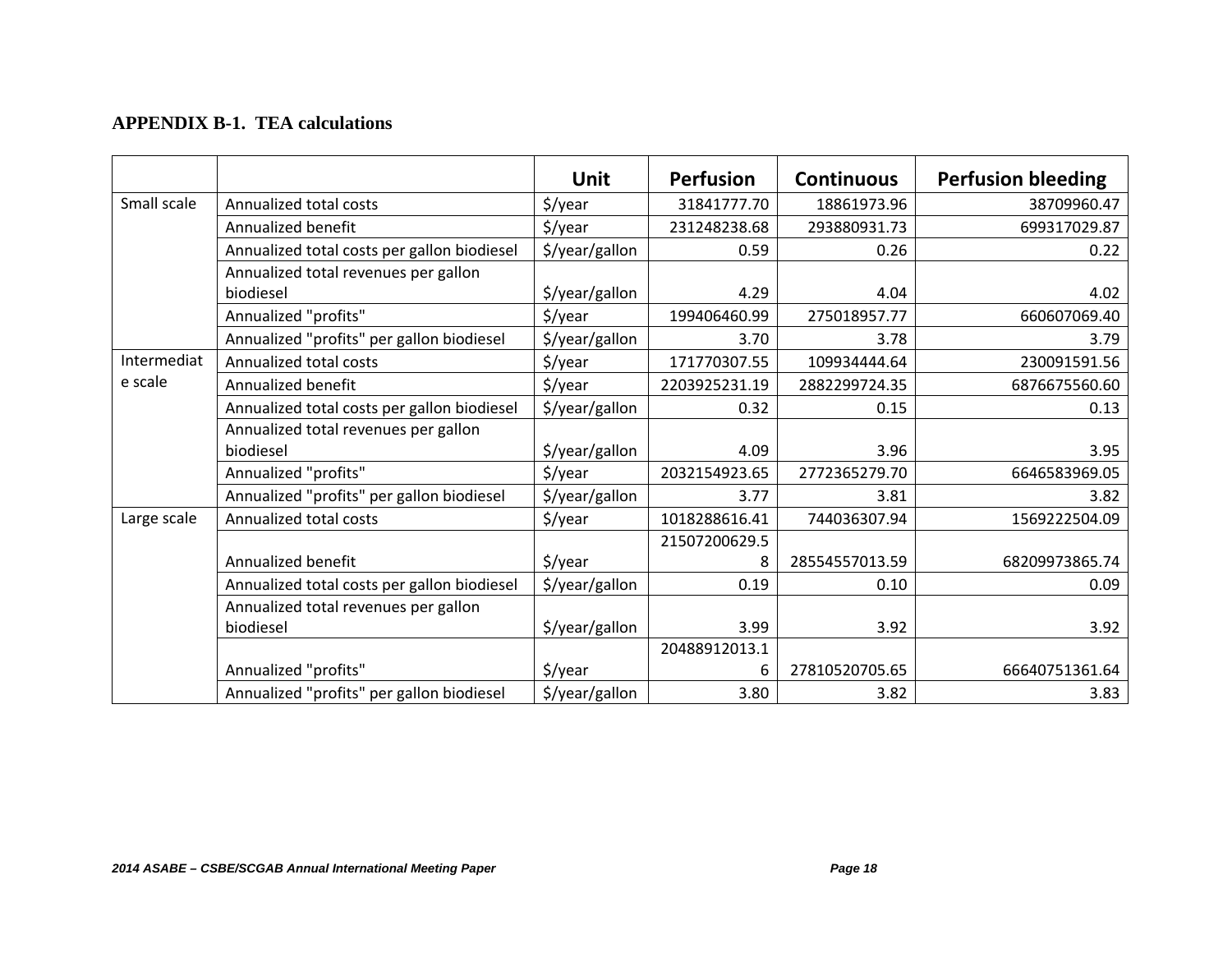## **APPENDIX B-2. LCA calculations**

|             |                                         | Unit            | <b>Perfusion</b> | <b>Continuous</b> | <b>Perfusion-bleeding</b> |
|-------------|-----------------------------------------|-----------------|------------------|-------------------|---------------------------|
| Small scale | Energy consumed                         | MJ/year         | 26072548.27      | 27532200.24       | 35390326.58               |
|             | <b>Energy Produced</b>                  | MJ/year         | 26329516.09      | 35525949.94       | 85035518.47               |
|             | Net energy production                   | MJ/year         | 256967.82        | 7993749.71        | 49645191.90               |
|             | CO <sub>2-eq</sub>                      | kg/year         | 0.00             | 0.00              | 0.00                      |
|             | Water usage                             | metric ton/year | 18468.00         | 42120.00          | 89154.00                  |
|             | energy consumption per gallon biodiesel | MJ/year/gallon  | 0.48             | 0.38              | 0.20                      |
|             | Net energy production per gallon        |                 |                  |                   |                           |
|             | biodiesel                               | MJ/year/gallon  | 0.00             | 0.11              | 0.29                      |
|             | Water usage per gallon biodiesel        | kg/year/gallon  | 0.34             | 0.58              | 0.51                      |
| Intermediat | Energy consumed                         | MJ/year         | 63683580.45      | 78280100.12       | 156861363.52              |
| e scale     | <b>Energy Produced</b>                  | MJ/year         | 263295160.91     | 355259499.40      | 850355184.74              |
|             | Net energy production                   | MJ/year         | 199611580.46     | 276979399.29      | 693493821.22              |
|             | $CO2$ -eq                               | kg/year         | 0.00             | 0.00              | 0.00                      |
|             | Water usage                             | metric ton/year | 184680.00        | 421200.00         | 891540.00                 |
|             | energy consumption per gallon biodiesel | MJ/year/gallon  | 0.12             | 0.11              | 0.09                      |
|             | Net energy production per gallon        |                 |                  |                   |                           |
|             | biodiesel                               | MJ/year/gallon  | 0.37             | 0.38              | 0.40                      |
|             | Water usage per gallon biodiesel        | kg/year/gallon  | 0.34             | 0.58              | 0.51                      |
| Large scale | Energy consumed                         | MJ/year         | 439793902.26     | 585759098.92      | 1371571733.01             |
|             | <b>Energy Produced</b>                  | MJ/year         | 2632951609.06    | 3552594994.04     | 8503551847.44             |
|             | Net energy production                   | MJ/year         | 2193157706.80    | 2966835895.12     | 7131980114.43             |
|             | CO <sub>2-eq</sub>                      | kg/year         | 0.00             | 0.00              | 0.00                      |
|             | Water usage                             | metric ton/year | 1846800.00       | 4212000.00        | 8915400.00                |
|             | energy consumption per gallon biodiesel | MJ/year/gallon  | 0.08             | 0.08              | 0.08                      |
|             | Net energy production per gallon        |                 |                  |                   |                           |
|             | biodiesel                               | MJ/year/gallon  | 0.41             | 0.41              | 0.41                      |
|             | Water usage per gallon biodiesel        | kg/year/gallon  | 0.34             | 0.58              | 0.51                      |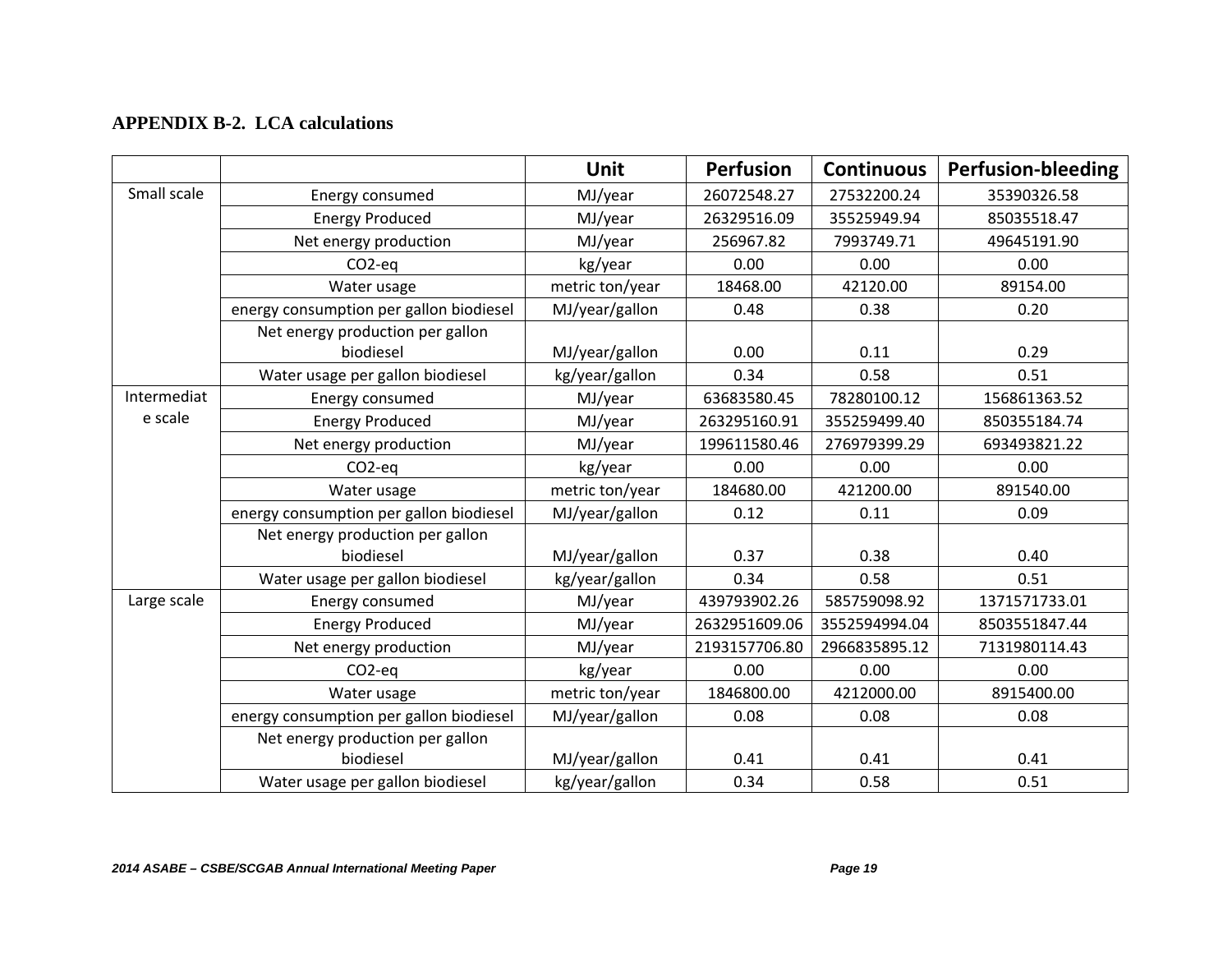## **REFERENCES**

Bridgwater AV. 2012. Review of fast pyrolysis of biomass and product upgrading. Biomass and Bioenergy 38(0):68-94.

Brown TR, Brown RC. 2013. A review of cellulosic biofuel commercial-scale projects in the United States. Biofuels, Bioproducts and Biorefining 7(3):235-245.

Chen F, Johns MR. 1994. Substrate inhibition of Chlamydomonas reinhardtii by acetate in heterotrophic culture. Process Biochemistry 29(4):245-252.

Chen F, Johns MR. 1996. Heterotrophic growth of Chlamydomonas reinhardtii on acetate in chemostat culture. Process Biochemistry 31(6):601-604.

Demirbaş A. 2001. Biomass resource facilities and biomass conversion processing for fuels and chemicals. Energy Conversion and Management 42(11):1357-1378.

Gnansounou E. 2010. Production and use of lignocellulosic bioethanol in Europe: Current situation and perspectives. Bioresource Technology 101(13):4842-4850.

Goyal HB, Seal D, Saxena RC. 2008. Bio-fuels from thermochemical conversion of renewable resources: A review. Renewable and Sustainable Energy Reviews 12(2):504-517.

Jarboe L, Wen Z, Choi D, Brown R. 2011. Hybrid thermochemical processing: fermentation of pyrolysis-derived bio-oil. Applied Microbiology and Biotechnology 91(6):1519-1523.

Kim KH, Kim T-S, Lee S-M, Choi D, Yeo H, Choi I-G, Choi JW. 2013. Comparison of physicochemical features of bio oils and biochars produced from various woody biomasses by fast pyrolysis. Renewable Energy 50(0):188-195.

Layton DS, Ajjarapu A, Choi DW, Jarboe LR. 2011. Engineering ethanologenic Escherichia coli for levoglucosan utilization. Bioresource Technology 102(17):8318-8322.

Li Y, Han D, Hu G, Sommerfeld M, Hu Q. 2010. Inhibition of starch synthesis results in overproduction of lipids in Chlamydomonas reinhardtii. Biotechnology and Bioengineering 107(2):258-268.

Lian J, Garcia-Perez M, Chen S. 2013. Fermentation of levoglucosan with oleaginous yeasts for lipid production. Bioresource Technology 133(0):183-189.

Lian J, Garcia-Perez M, Coates R, Wu H, Chen S. 2012. Yeast fermentation of carboxylic acids obtained from pyrolytic aqueous phases for lipid production. Bioresource Technology 118(0):177-186.

Mortensen PM, Grunwaldt JD, Jensen PA, Knudsen KG, Jensen AD. 2011. A review of catalytic upgrading of bio-oil to engine fuels. Applied Catalysis A: General 407(1–2):1-19.

Naik SN, Goud VV, Rout PK, Dalai AK. 2010. Production of first and second generation biofuels: A comprehensive review. Renewable and Sustainable Energy Reviews 14(2):578-597.

Perez-Garcia O, Escalante FME, de-Bashan LE, Bashan Y. 2011. Heterotrophic cultures of microalgae: Metabolism and potential products. Water Research 45(1):11-36.

Pollard AS, Rover MR, Brown RC. 2012. Characterization of bio-oil recovered as stage fractions with unique chemical and physical properties. Journal of Analytical and Applied Pyrolysis 93(0):129-138.